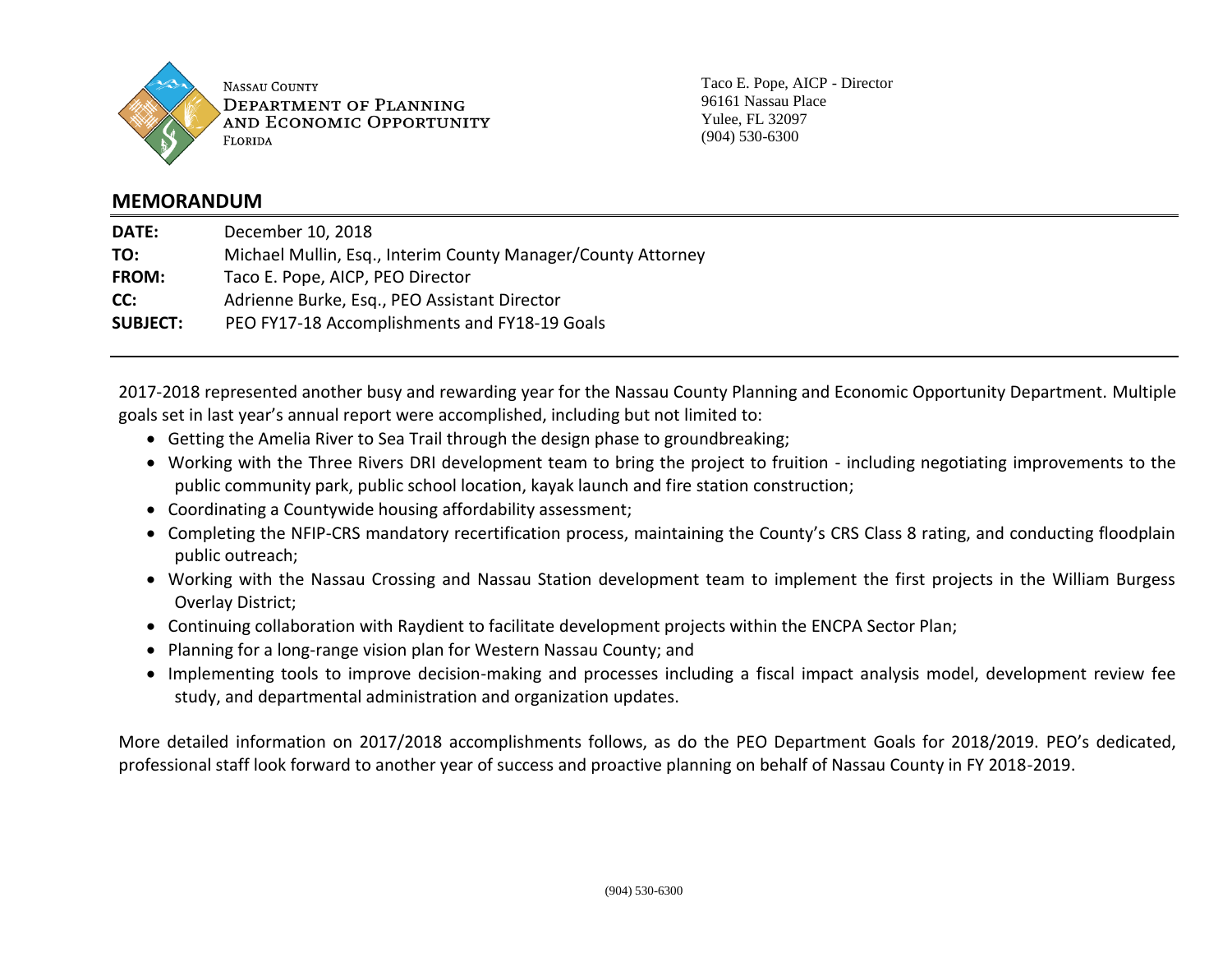# **Fiscal Year 2017/2018 Accomplishments**

# **Awards**

- Florida Chapter of the American Planning Association Best Practices Award for William Burgess Overlay
- First Coast Chapter of the Florida Planning + Zoning Association Master Planning of Land Areas Award for William Burgess Overlay
- Northeast Florida Regional Planning Council Excellence in Planning + Growth Management for William Burgess Overlay

#### **Development Projects of Interest**

- Amelia River to Sea Trail (Simmons Trail)
	- $\circ$  Design is fully executed, contract awarded, and construction has commenced. The project has a 300 day construction timeframe.
- Three Rivers DRI
	- $\circ$  In collaboration with OMB Staff and the County Attorney's office, PEO has continued to work with the Three Rivers development team to reach consensus on a development agreement for construction of a new community park and subsequent changes to the DRI development order and associated Planned Unit Development (PUD) zoning in order to move forward with commencement of construction of the first phase in 2019.
- Nassau Crossing PUD Phase One and William Burgess Park
	- o Phase one of the Nassau Crossing PUD includes construction of the first phase of the public community park fronting on William Burgess Blvd. The first phase of the park will include multi-use trials, a playground and cleared, graded and seeded open field space for free play and sports team practices.
- Westside Regional Park
	- $\circ$  PEO staff coordinated an update to the proposed master plan based on community feedback and input. The County was awarded a grant to begin initial work on trails within the regional park.
- ENCPA Sector Plan
	- o Continued working with landowner Raydient and individual development entities to continue construction within the ENCPA central planning district (aka Wildlight), including UF health facility, the grocer parcel, various commercial retail and service buildings, FPU Corporate office, hotel (Marriott), multi-family parcel, private school, YMCA site, and buildout of the first phase on single-family and townhome Lots. In addition, Raydient and PEO staff are working to finalize approval of the site engineering plans and plat for the next residential phase of Wildlight which include an additional 240 dwelling units, multi-use trail extensions and several neighborhood scale social spaces.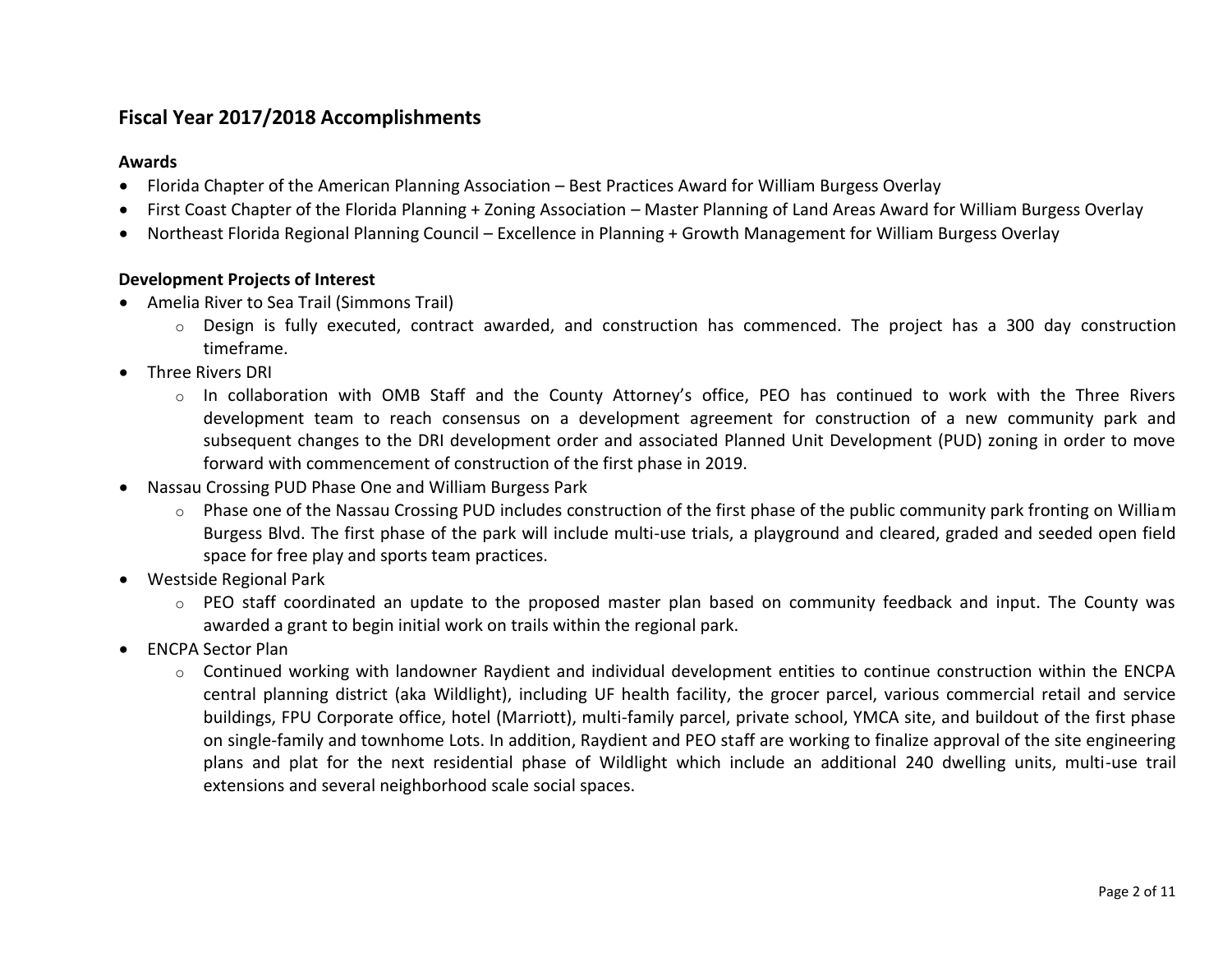# **Policy**

- Ordinances amending the Land Development Code (LDC)/Subdivision Regulations (SR)/Code of Ordinances:
	- o Updated the Open Rural (OR) zoning district to allow plant nurseries with a retail sales component, subject to established design guidelines (to be adopted January 2019).
	- o Updated the LDC sections regarding landscaping and standards within the SR200/A1A Overlay.
	- o Continued work on updates, revisions or new policy for or related to:
		- Development review procedures significant undertaking merging sections of code, updating processes and development standards, and incorporating roadway and drainage standards into the LDC;
		- PUD design standards;
		- PDP/DSAP review procedures and standards; and
		- Supplemental design standards for duplex and townhome development.
	- o Accessory Dwellings
		- The Affordable Housing Advisory Committee, following national best practices in recommendations for expanding housing opportunity, recognized that current LDC regulations needed updating. Through a subcommittee of the AHAC and ultimately the full AHAC, members worked with PEO staff on creating new LDC language to facilitate the use of accessory dwellings in Nassau County. Changes will be presented to the PZB in early 2019.
	- o Amelia Island Tree Protection
		- PEO staff in conjunction with the Amelia Island Tree Protection Working Group continued work on updating the tree protection regulations for Amelia Island. Work will continue in 2019.
- Comprehensive Plan
	- o Adopted various text amendments to update policies concerning:
		- Approval of and funding for a land acquisition program for recreation and open space.
		- Criteria for the review of proposed Future Land Use Map Amendments FLUM amendments.
		- Standards to avoid strip commercial development.
		- Standards for development in rural and transitioning areas.
		- Requirements to maintain adopted levels of service (LOS) for public facilities.
		- Permissible uses within the Agriculture (AGR) FLUM designation.
	- o In collaboration with White Oak Conservation Foundation, adopted an update to the White Oak Plantation Limited Development Overlay.
	- o Introduced text amendments to address "peril of flood" requirements of Ch. 163, F.S. (to be adopted January 2019).
- Recreation
	- $\circ$  PEO staff has been working with the County Manager, County Attorney, and OMB on addressing recreation needs in the County, both short- and long-term. This strategy involves evaluating recreation impact fees, updating the Comprehensive Plan, and Land Development Code. Work will continue into 2019.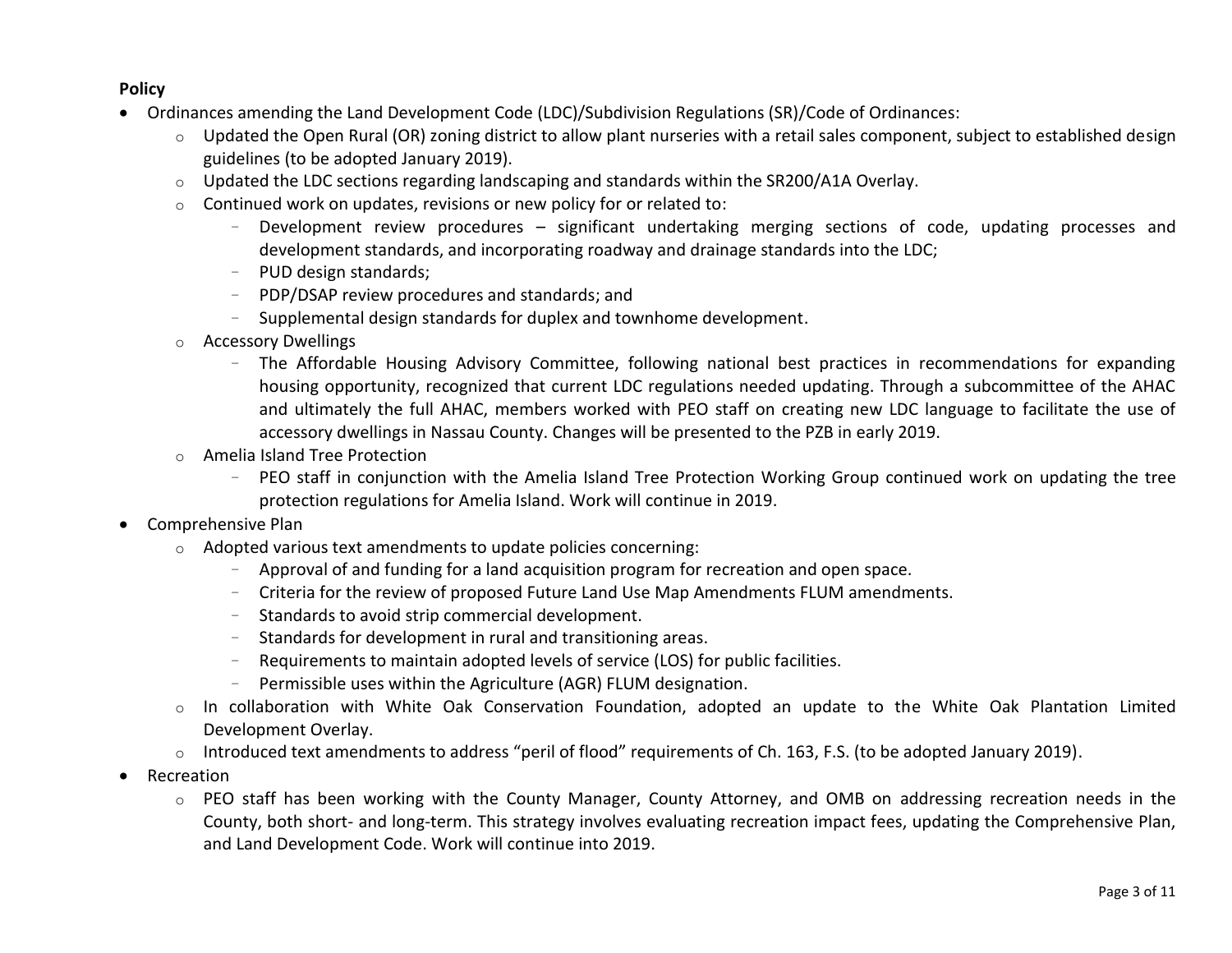- Floodplain Management and Resiliency
	- o In August 2018, PEO staff drafted a memo for County leadership on a variety of floodplain management and resiliency activities. PEO staff recognizes that due to Nassau County's landscape, increasing growth pressures, and existing challenges related to flooding and drainage, planning for addressing flooding, stormwater and sea level rise are of utmost importance. To that end, PEO is integrating these issues into all planning activities as opposed to thinking about them in a silo.
- William Burgess Connectivity Blueprint
	- $\circ$  Capitalizing on the success of the William Burgess District plan created in 2017, PEO working in conjunction with landowners in the area are expanding long-range planning to the entire William Burgess area, encompassing the area between I-95, Hwy. 17, SR 200/A1A and the Nassau River. This proactive planning effort incorporates future transportation corridors, recreation, education, and a mix of residential and commercial land uses.

## **Studies and Planning Activities**

Growth pressures facing the County dictate rapid planning action for future conditions. In FY 2017/2018, PEO staff initiated and/or continued work on numerous long-range planning studies and activities in order to prepare the County, including:

- Growth Trends Report
- Western Nassau Heritage Preservation Project
- SR200/A1A Corridor Design Plan
- Fiscal Impact Model/Analysis Tool
- Telecommunications Master Plan
- Housing Affordability Assessment
- Sadler Rd. Road Diet
- Mobility Plan
- Land Conservation and Acquisition Planning
- American Beach Community Redevelopment Area
- Residential Development Tracking Map

# **Board/Committee Facilitation**

|                 | Planning and           | Western Nassau | Conditional Use and  | <b>Affordable Housing</b> | Development             | Amelia Island Tree   |
|-----------------|------------------------|----------------|----------------------|---------------------------|-------------------------|----------------------|
|                 | Zoning Board           | <b>HPC</b>     | Variance Board       | Advisory Committee        | <b>Review Committee</b> | <b>Working Group</b> |
| <b>Meetings</b> | 21                     |                | 12                   | *9 comm./9 sub.           | 51                      |                      |
|                 |                        |                |                      |                           |                         |                      |
| Applications    | $17 - CP$ ; $13 - Z$ ; | N/A            | 23 - Conditional Use | N/A                       | **see notes below       | N/A                  |
|                 | 5-PUD                  |                | 2- Variance          |                           |                         |                      |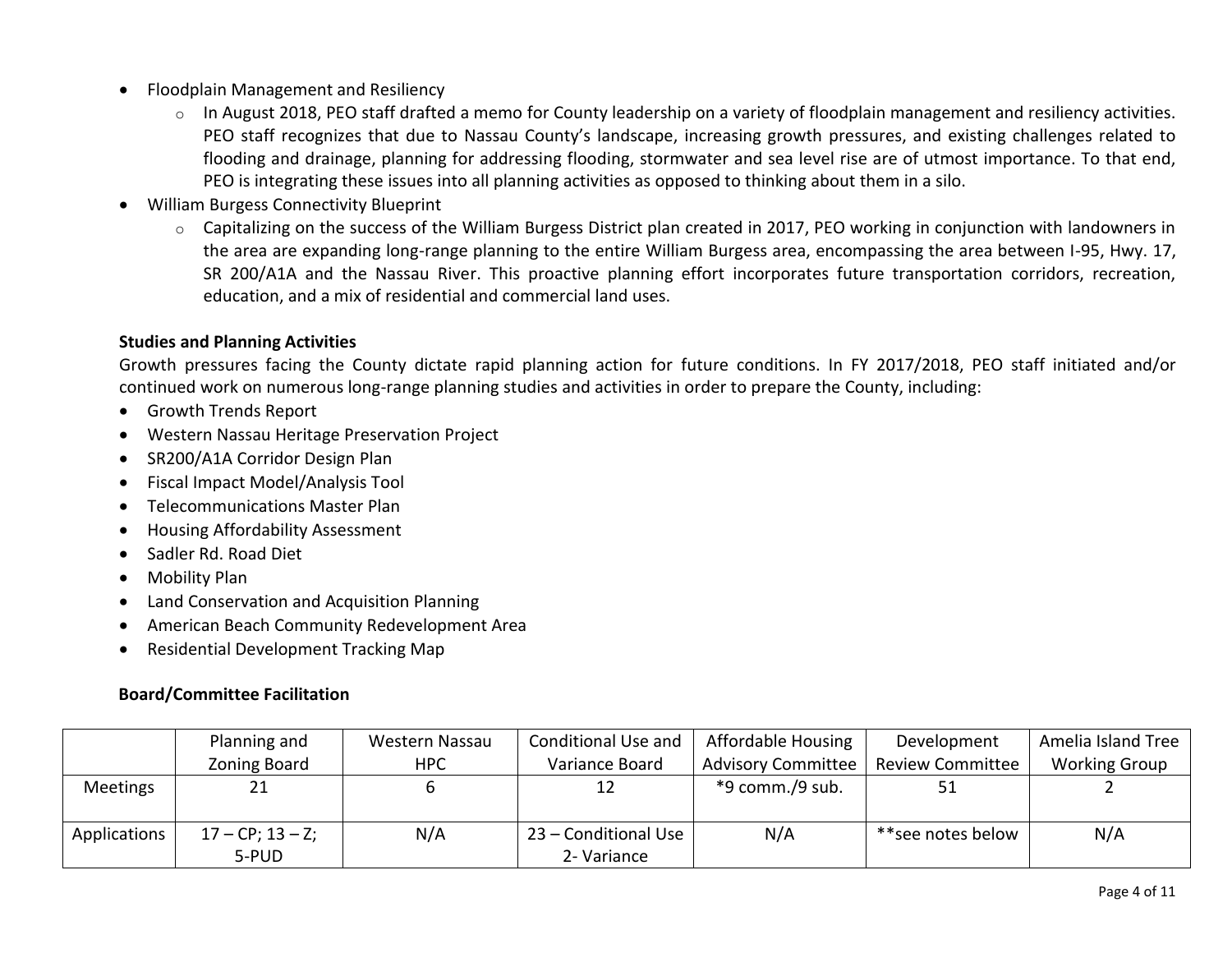# \*Affordable Housing Advisory Committee

- In 2018, PEO assumed staff responsibility for coordinating the Affordable Housing Advisory Committee. Activities completed by the AHAC in 2018 with staff assistance include:
	- o Completed Countywide Housing Affordability Assessment with the City of Fernandina Beach. The study was conducted by the University of Florida Shimberg Center for Housing Studies.
	- o Drafted updated LDC language for accessory dwellings.
	- o Formed Incentives Subcommittee to review and complete County report related to affordable housing incentives.
	- o Started Speaker Series and hosted four events in 2018.
	- o Created housing page on PEO website with resources and information.

#### \*\*Development Review Committee and Related Efforts

- Sampling of approved projects:
	- o Wildlight Phase 1C-1 and 1C-2 with 240 single family homes and a civic center site for a possible library or park
	- o Wildlight Multi-Family housing with 280 units and amenities
	- o FPU Headquarters in Wildlight
	- $\circ$  Village Walk Phases 1-3 with 210 single family home sites and amenity center
	- o Phase 2 of Crane Island infrastructure for 66 home sites and amenity center
	- o Wildlight Commercial Parcel for 9000 sqft of non-residential uses with a public plaza space
	- o Lasserre Commercial Development including an Aldi, Panda Express, and Retail Store, with two additional non-residential parcels
	- o Villages of Amelia Phase 2 which now houses Home Goods, Five Below, and Rack Room Shoes around 45,000 sqft of nonresidential uses
- Development Review Committee PEO processed and managed the DRC through:
	- $\circ$  148 Preliminary Binding Site Plan/Site Engineering Plan Reviews
	- o 15 Preliminary Binding Site Plans Approved
	- o 34 Site Engineering Plans Approved
	- $\circ$  65 Plat Reviews
	- o 21 Preliminary Plats Approved
	- o 17 Final Plats Approved
	- o 21 Final Development Plans (11 approved)
	- $\circ$  61 Single Lot Split applications
	- $\circ$  76 DRC Pre-application meetings
	- o 4 Family Hardship Development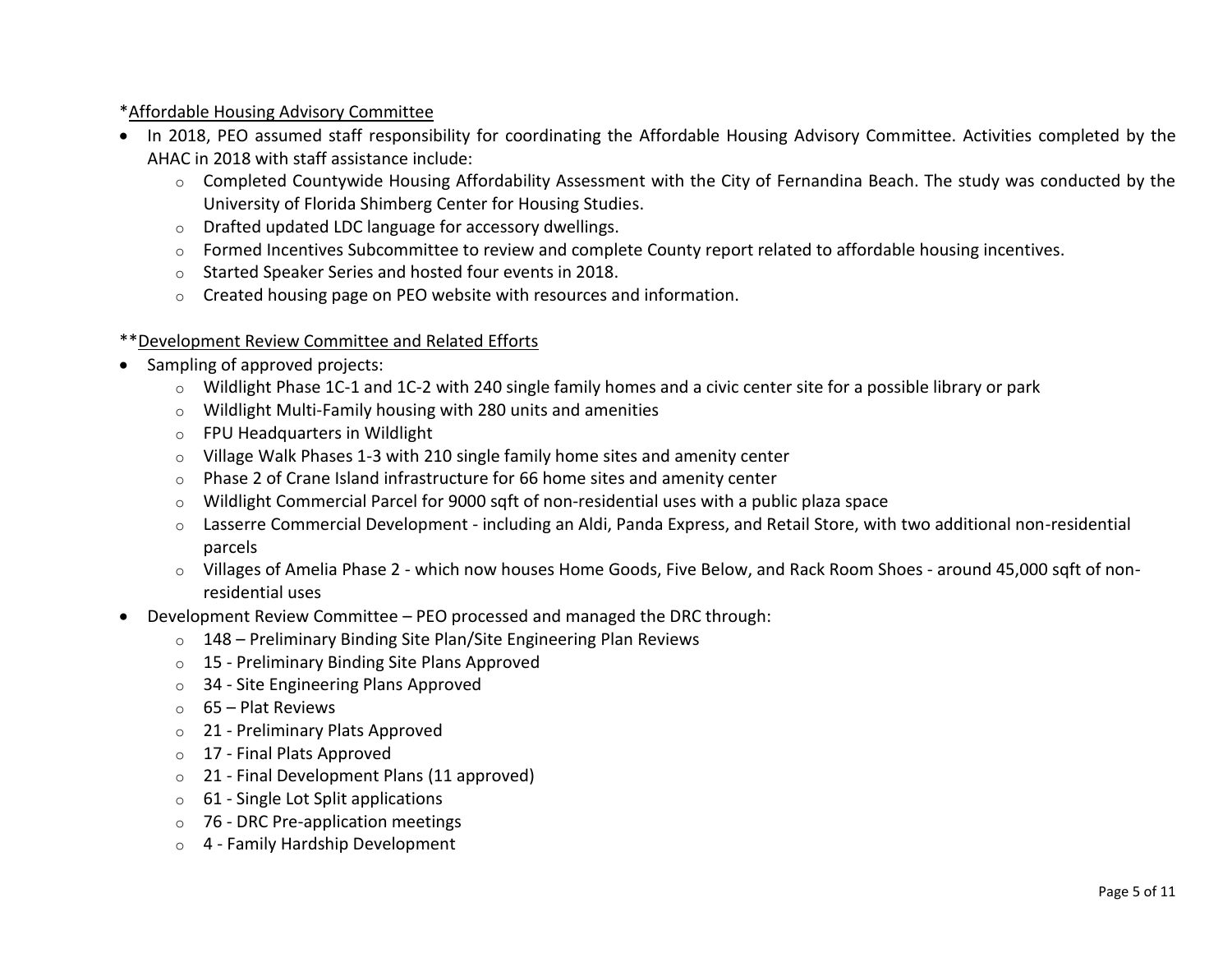- $\circ$  1 Waiver of Road Frontage
- $\circ$  1 Minor Development
- 23 Zoning Certifications

# **National Flood Insurance Program - Community Rating System**

- PEO CRS Coordinator, Sue Ann Alleger, achieved Certified Floodplain Manager certification.
- Staff CFM attended and completed 14 classes and webinars toward certification and Continuing Education Credit (CEC) from FEMA and Cooperating partners
- Successful completion of CRS Annual Recertification
- Update of Public Outreach Information documents to reflect changes in the 2017 Community Rating System handbook regarding protection of people, property and places.
	- \* Know Your Flood Hazard
	- \* Insure Your Property For Your Hazard
	- Protect People From Hazard
	- Protect Your Property From Hazard
	- Build Responsibly
- Manage distribution of Flood and CRS-related public information in Public Works building, local libraries, and the Tax Collector's office.
- Conducted Community Rating System public outreach in cooperation with the City of Fernandina Beach Community Development Department with informational booth at the 2018 Fernandina Beach Shrimp Fest.
- Annual CRS outreach event at a Northeast Florida Building Association (NEFBA) annual gathering.
- Continued preliminary efforts to create a joint Program for Public Information (PPI) with the City of Fernandina Beach. Once developed this will expand outreach efforts in cooperation with various stakeholder and interest groups within the county.
- Average of five (5) phone calls or walk-ins per month specifically for flood zone or surge determinations

#### **Grants**

- Successfully applied for and was awarded a Florida Department of Environmental Protection Resilience Planning Grant to conduct a Phase I Vulnerability Assessment.
- Applied for Florida Division of Historical Resources Small Matching Grant to conduct a historic resources survey for the County; ranked #25 and awards are pending 2019 legislative session.

## **Outreach and Community Engagement**

• Significant community outreach initiatives including community events, open house-style meetings, press releases, social media and roundtable events for Western Nassau Heritage Preservation, William Burgess District, Sadler Road and Affordable Housing. Public outreach events included (these numbers do not include number of meetings with additional interested parties such as property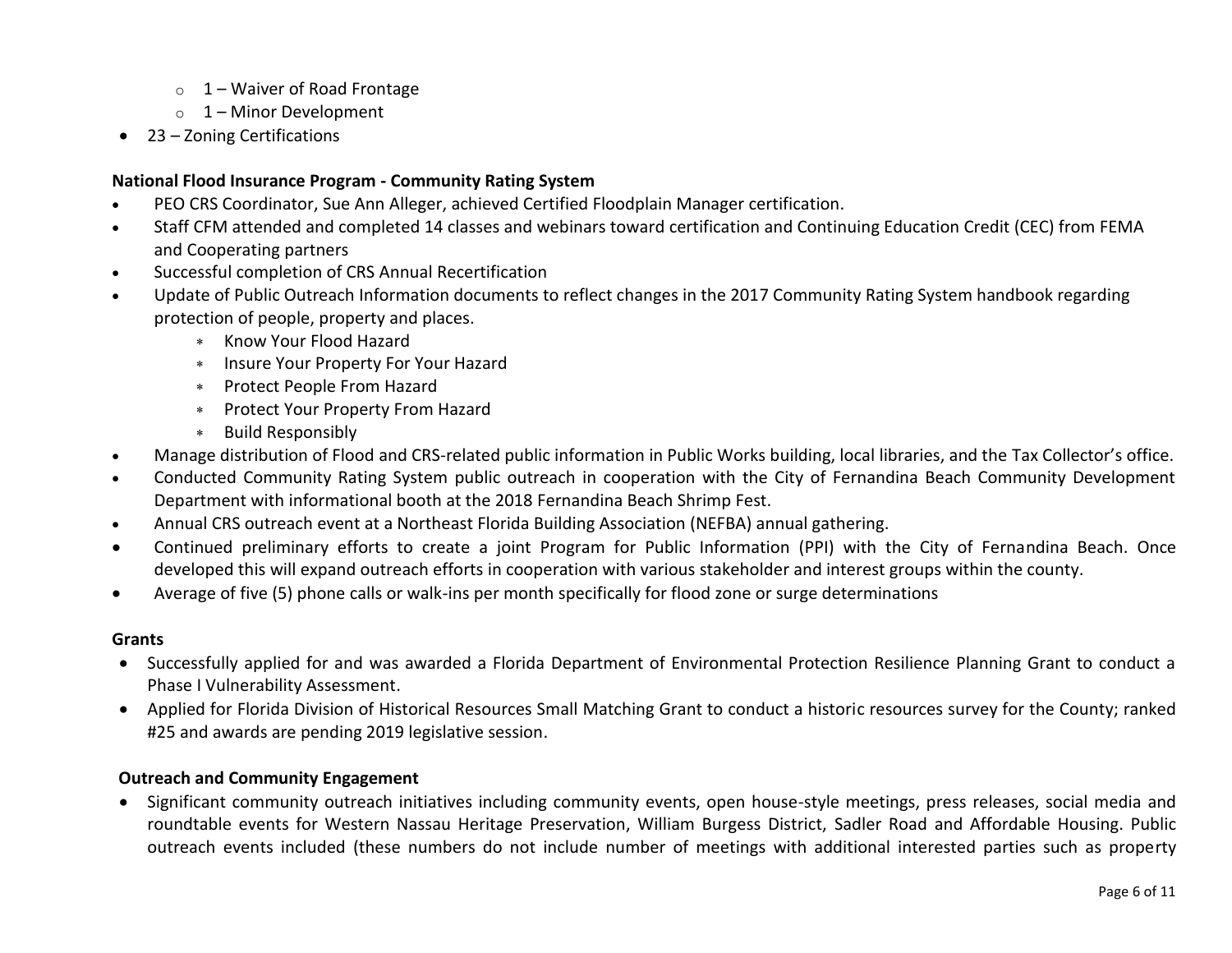owners, nonprofits, state agencies, media, etc.):

- $\circ$  18 community outreach events for Western Nassau Heritage Preservation.
- o 4 speaker series events for Affordable Housing Advisory Committee.
- o 7 community outreach events for Sadler Road.
- o 2 community outreach events for William Burgess.
- Issued multiple press releases related to planning initiatives, upcoming outreach events, awards, staff accomplishments.
- Presentations to Organizations and Community Groups:
	- $\circ$  Florida Chapter of the American Planning Association Annual Conference Session (West Palm Beach)
	- $\circ$  Florida Planning + Zoning Association Statewide Educational Event (Fernandina Beach)
	- o Towns of Callahan and Hilliard, Amelia Island Rotary, Leadership Nassau, Urban Land Institute-North Florida Chapter
- Completed updates to and/or creation of multiple webpages related to PEO activity including:
	- o Affordable Housing
	- o Western Nassau Heritage Preservation Committee
	- o William Burgess Overlay
	- o Tree Protection
- Updated PEO application and forms where applicable to improve clarity.
- Added PEO bulletin board to Public Services lobby to share information.
- Helped the Friends of the Amelia Island Trail/North Florida Bike Club to hand out bicycles to children at the Shop With Cops Christmas event.

# **Staff Accomplishments and Continuing Education**

- Sue Ann Alleger passed Certified Floodplain Manager exam and earned CFM designation.
- Adrienne Burke passed American Institute of Certified Planners exam and earned AICP designation. Promoted to Assistant Director position upon Kristina Wright's departure.
- Kailey Saver Promoted to Planner II. Participated in "Architecture in Education" where she assisted in the teaching of elementary students about planning, architecture, and engineering.
- Alyssa Neil promoted to Planning Technician from Administrative Specialist position.
- Kailey Saver and Stephanie Kurtz awarded scholarships to attend the annual Florida APA Chapter conference by the First Coast Section of the Florida APA.
- Various members of PEO staff attended the following educational events: Annual Conference of the Florida American Planning Association chapter, Florida Floodplain Managers Conference, Public Lands Acquisition and Management Conference, AARP Livable Communities Conference, Florida Trust for Historic Preservation Annual Conference, Safe Streets Summit.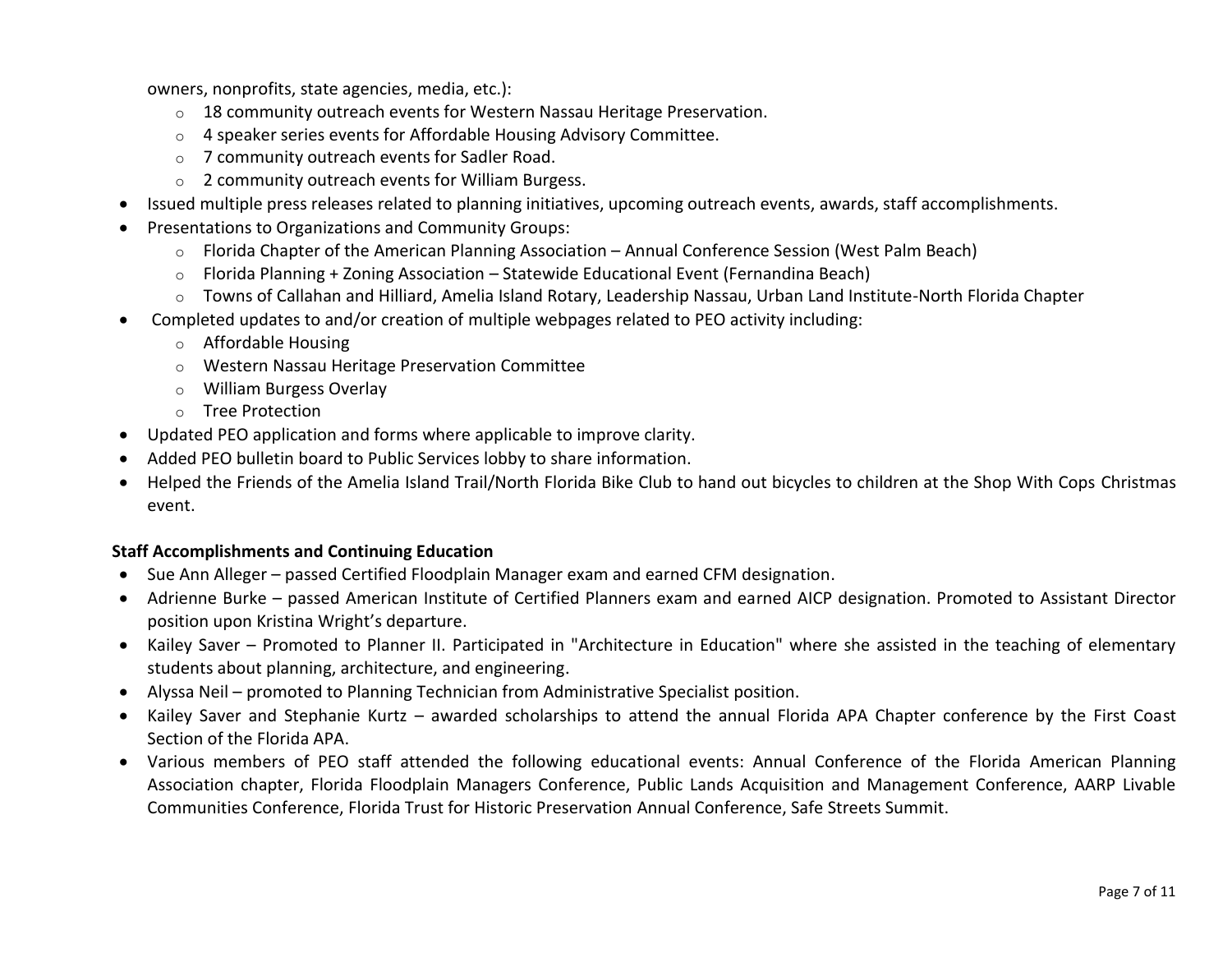## **Administrative**

- Managed Development Review Fee Study, reviewing fees for services provided by Planning, Building, and Engineering.
- Continued work on improving PEO processes, both internal and external. Working on file management, office organization, and improving operational efficiencies.
- Updated COOP plan for Planning Department.
- Staff transitions:
	- o Kristina Wright departed for the director position in High Springs.
	- o Adrienne Burke joined the department as Policy Planner.
	- o Naomi Braff joined the department as Planner I.
	- o Laurie Goltry joined the department as Administrative Specialist.

## **Intergovernmental and Interdepartmental Coordination Activities**

- School Board
	- o PEO staff were asked to be a part of the School Board's Land and Growth Committee. Meeting quarterly, PEO staff assists with technical information and planning assistance.
- Health Department
	- o In addition to working with the Health Department on the Development Review Committee, PEO staff took part in the Health Department's Community Health Improvement Plan (CHIP) process. Adrienne Burke was asked to be on the CHIP steering committee, and is chairing the Housing subcommittee, as housing was identified as a priority for the CHIP 2019-2021 plan.
	- $\circ$  PEO staff were invited to work with the Health Department on a project in the Evergreen community related to health planning.
- Economic Development Board
	- $\circ$  PEO Director and staff coordinate with the NCEDB as needed relative to potential economic development projects, attend NCEDB meetings, and will be involved in any future economic development plan activities as directed by the BOCC and NCEDB.
- Emergency Management
	- o PEO participation on Local Mitigation Strategy Task Force
	- o Assisted EOC on update of Post Development Redevelopment Plan
- Code Enforcement Department
	- o 3 Cases with significant collaboration sent to Code Enforcement Board
	- $\circ$  3 Cases with significant collaboration with Property Owners to resolve code violations
	- $\circ$  Ongoing routine collaboration with Code Enforcement Department regarding signage and sales tent violations
- Building Department
	- $\circ$  561 Individual building permit applications analyzed and reviewed for compliance with site plan and LDC requirements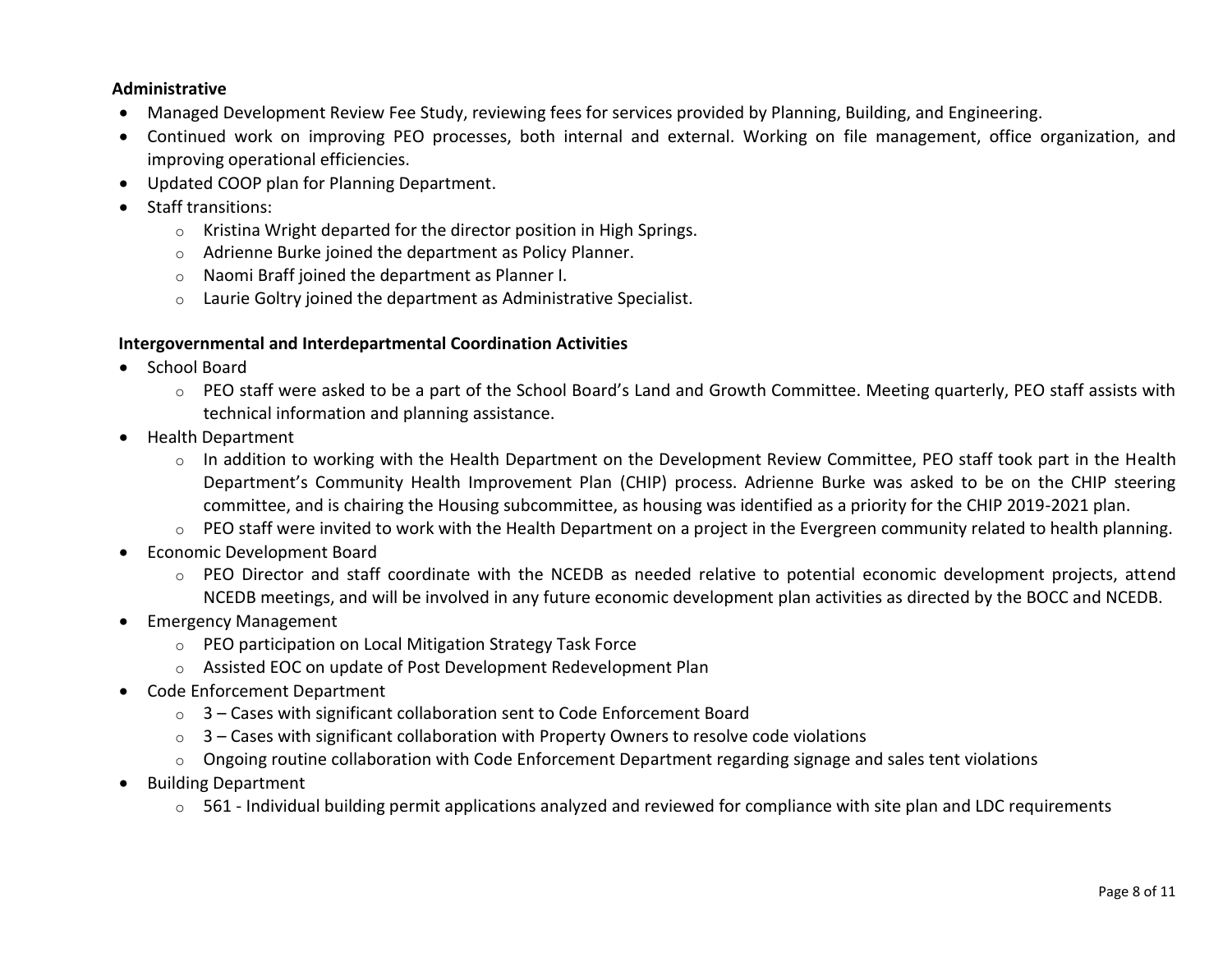# **Fiscal Year 2018/2019 Goals**

#### **Development Projects of Interest**

- Nassau Crossing Phase 2 and 3
- Nassau Station Phase 1
- Wildlight Phase 1c-1 and 1c-2
- Wildlight Commerce Park
- William Burgess Civic Center and River Village
- William Burgess Boulevard extension

#### **Studies and Planning Activities**

Numerous projects will continue into 2019, with special emphasis on:

- William Burgess Connectivity Blueprint
- Western Nassau Heritage Preservation Project
- SR200/A1A Corridor Design Plan
- Fiscal Impact Model/Analysis Tool
- Mobility Plan
- Land Conservation and Acquisition Planning
- American Beach Community Redevelopment Area

#### **Policy**

- Continue to update and refine the 2030 Comprehensive Plan to align with best practices and legislative policy, especially as relates to long-range planning initiatives such as Western Nassau HPC and William Burgess Blueprint.
- Continue to update the Land Development Code of Nassau County to be consistent with current best practices, especially:
	- o Development Review Procedures and consolidation of Subdivision Regulations and Roadway and Drainage Standards into the Land Development Code.

## **National Flood Insurance Program - Community Rating System (NFIP-CRS)**

- Complete NFIP-CRS mandatory recertification process.
- Continue development of the Program for Public Information (PPI) within the CRS program in conjunction with the City of Fernandina Beach.
- Continue Community Rating System Outreach in the form of a Flood Awareness Poster Contest with Yulee Middle School 5th grade.
- Explore and commence effort to maximize Community Rating System point total in order to improve the CRS classification and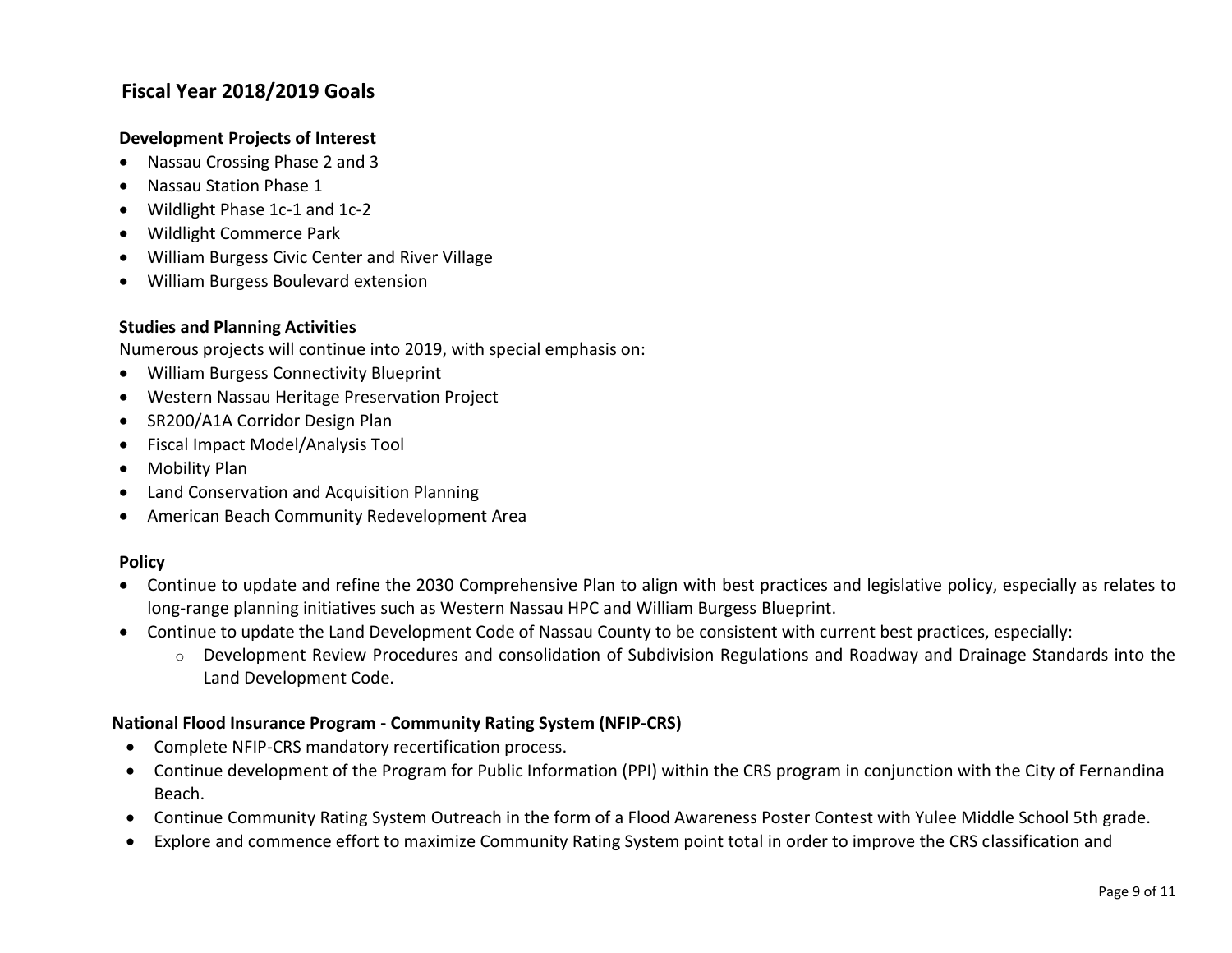increase NCIP insurance discount. Goal for 18/19 is to maintain the County's rating at a class level 8.

- Increase awareness of high-risk areas.
- Continue to expand post-emergency event public outreach in cooperation with Building Department inspectors.
- Continue to expand information in physical locations around the County, on department website and on social media regarding CRS program, NCIP, Risk Management, emergency readiness and outreach events.
- Explore potential for increasing preserved open space within county.
- Promote voluntary conversion of pre-FIRM structure to comply with NCIP standards.
- Support staff CFM in continuing education efforts.

#### **Grants**

- Initiate and complete Phase I Vulnerability Assessment under DEP Resilience Planning Grant (by June 2019).
- If awarded, begin Florida Division of Historical Resources grant for a Countywide historic resources survey (July 2019).

#### **Community Outreach and Engagement**

- William Burgess Context + Connectivity Blueprint
- Affordable Housing
- Western Nassau Heritage Preservation Project
- CRS and Floodplain Management
- SR200/A1A Design Study
- Increase social media presence
- Continue press releases

## **Administrative and Staff Goals**

- Create PEO Department Strategic Plan.
- Update PEO Organizational Booklet.
- Identify and move towards software deployment to improve internal PEO processes, ensuring coordination with related County departments.
- Continue to streamline internal processes and organize office for improved efficiency and operations.
- Specific staff goals:
	- o Kailey Saver sit for AICP exam.
	- o Stephanie Kurtz for AICP exam.
	- o PEO staff to be more engaged in North Florida ULI and First Coast Chapter of the APA.